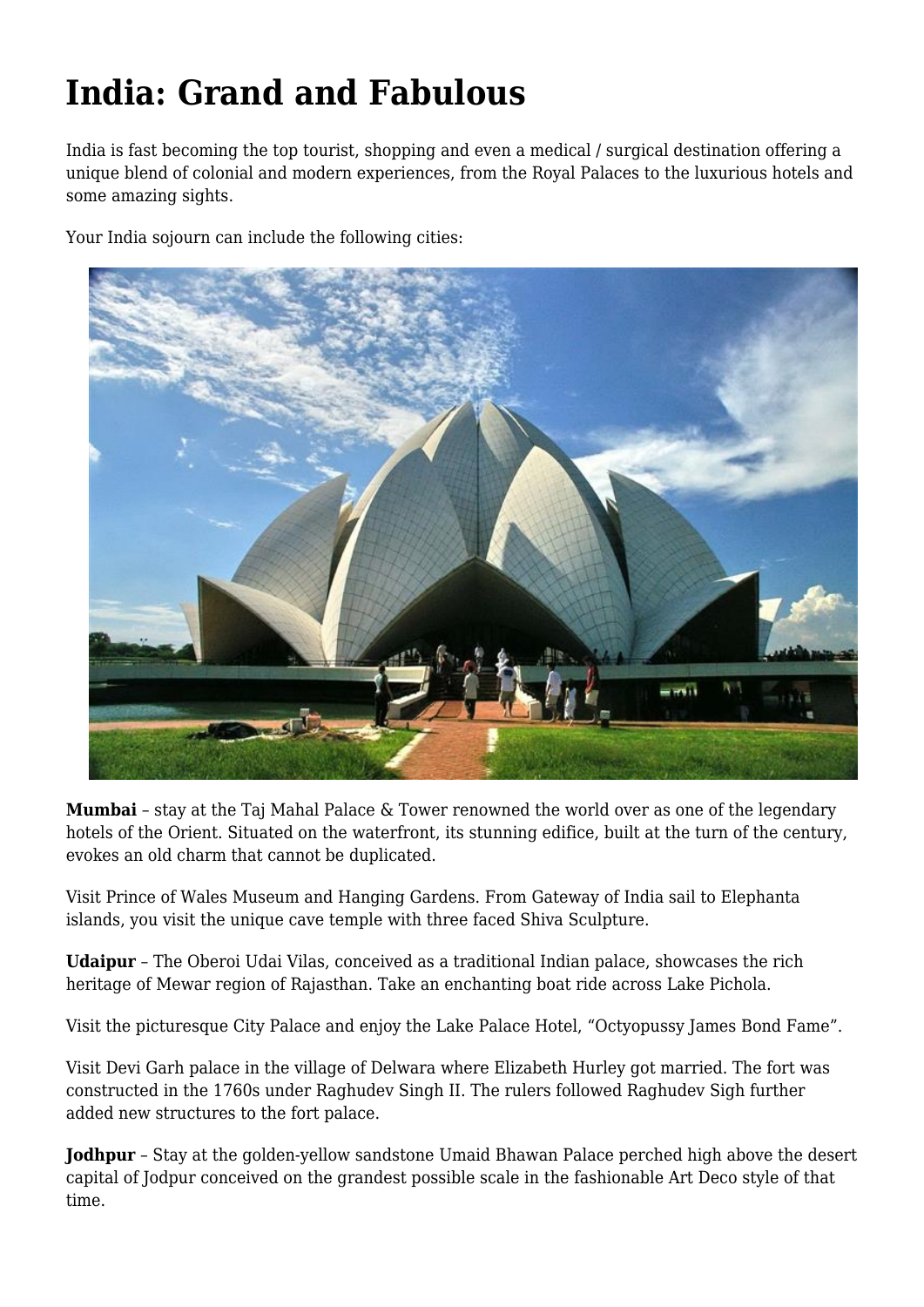

Visit Mehrangarh Fort in the ancient town of Thar Desert, oasis with 16 Brahamani and Jain temples.

**Jaipur** (Pink City) – Come stay as a royal in luxury and extravagance at The Rambagh Palace. It evokes images of erstwhile royalty. Known as the "Jewel of Jaipur", it remained the home of the Jaipur royal family until 1957.

Excursions to Amber Fort and Palace, Hawa Mahal and Jantar Mantar, an observatory.

Samode – Samode Palace, a fairy tale palace and villages, is one of India's most charming and romantic hotels. It offers a quiet, elegant and luxurious atmosphere.

Ranthambore National Park – Stay nestled in the natural beauty of the wilds at the Oberoi Vanyavilas. The perfect base from which to explore the territory of the majestic tiger.

**Agra** – Enjoy the luxury of your own private view of the greatest monument to Love, the Taj Mahal. The Oberoi Amar Vilas offers a breathtaking view of the Taj Mahal. The resort takes you back to an era of Emperors and Princes.

**New Delhi** (India's bustling Capitol) – Reckoned amongst Asia's finest hotels, The Imperial is a legend that offers a unique experience embracing facets of India's history.